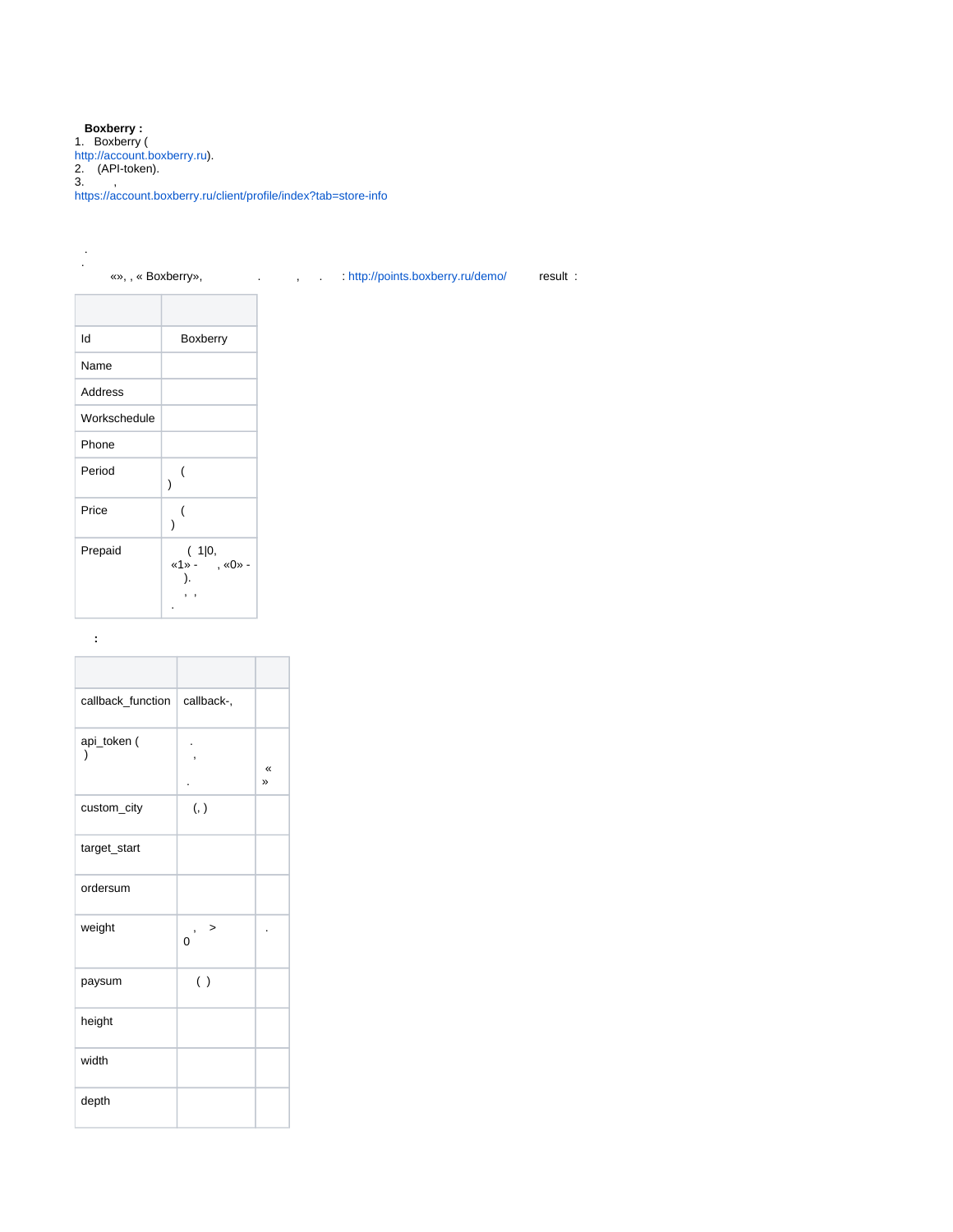boxberry.open('callback\_function','api\_token','custom\_city','target\_start','ordersum','weight','paysum','height','width','depth');

```
boxberry.open('callback_function','m2FltAKjbXQBLa2xqZ4sPQ==','','', 1000, 500,0, 50, 50, 50);
```

```
1. : , https , :
     2. 
     3. 
     4. 
     5. – « », boxberry.open - .:
     6. 
    7. 
 , :
1. api_token (m2FltAKjbXQBLa2xqZ4sPQ==) .
2. custom_city, ( ).
3. :
ordersum ( 1000) - (.)
weight ( 500) – ()
paysum (0) – \blacksquare.
, 0 , , 
 ( 1000 )
height ( 50) – ()
width ( 50) – ()
depth ( 50) – ()
         : , «onclick» «boxberry.open» . «callback_function», . 
        «callback_function» - javascript – , . , , «boxberry.open». 
        " " " «callback_function», , 2. — .
            , boxberry.displaySettings(). , boxberry.displaySettings({top:10}), 10 - . 
                . , .
```
: boxberry.open(callback\_function,'gfgiLAIqtr8qn4kciPkUmw==','' ,'', 574, [100,200,300,30000], 0, 0, 200, 200, 200 ); - , 30 , 30 600 .

### **Safari:**

 **:**

 **:**

- 1. https.
- 2. callback ( «callback\_function») «function». , «bb\_pvz\_function» ( «bb\_pvz»).

<http://points.boxberry.ru/demo/>, ID (, , , ).<br>http://points.boxberry.ru/demo/on\_page.btml [http://points.boxberry.ru/demo/on\\_page.html](http://points.boxberry.ru/demo/on_page.html) .

« », :

 **.**

- 1. .
- 2. .
- « » ( )

.

[http://account.boxberry.ru/client/infoblock/index?tab=api&api=settings#](http://account.boxberry.ru/client/infoblock/index?tab=api&api=settings)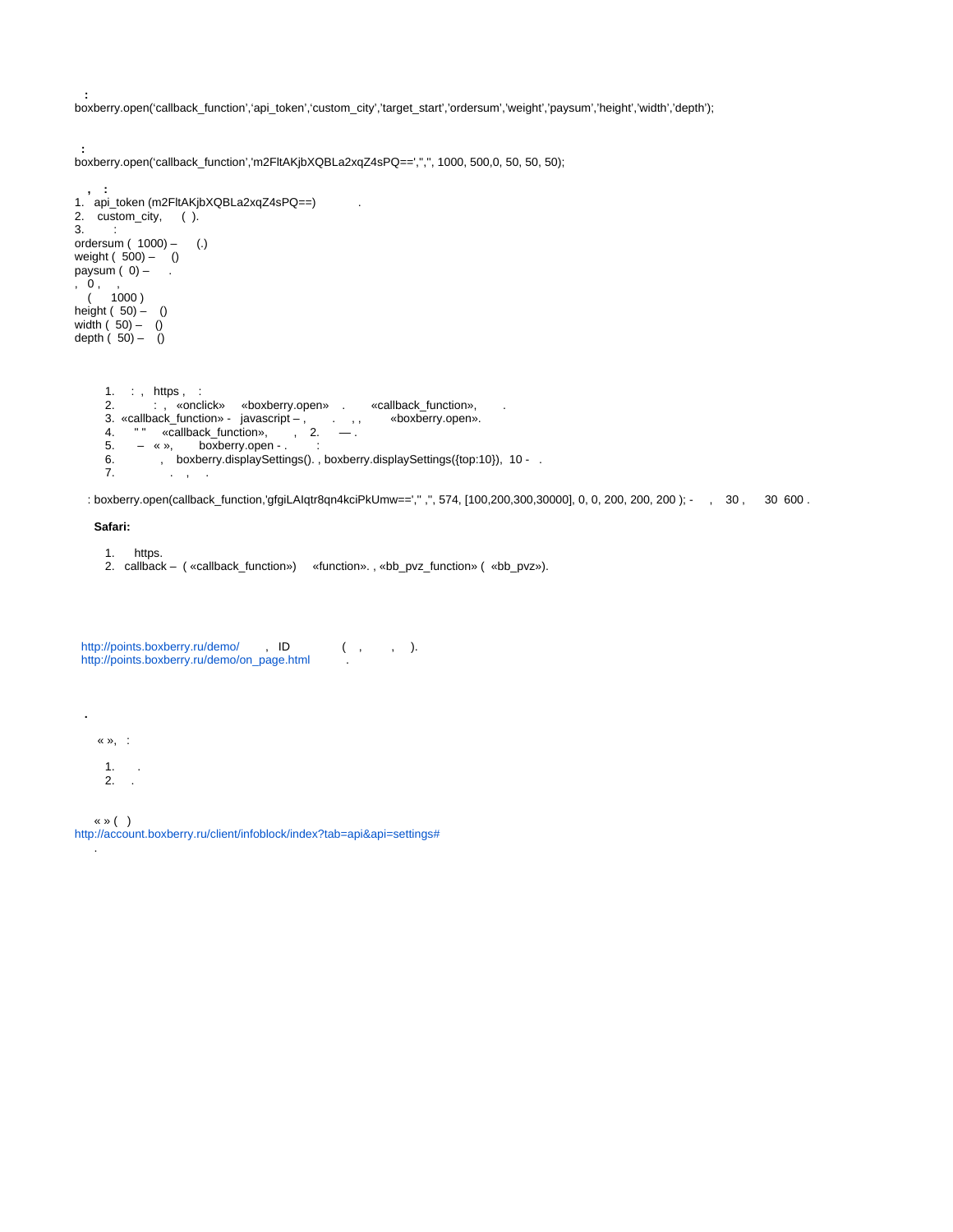| Инфоцентр V                                                                                               |                                          |  |
|-----------------------------------------------------------------------------------------------------------|------------------------------------------|--|
| Контакты «Boxberry»<br>Частые вопросы<br>Интеграция<br>Методы API<br>Настройка виджетов<br>Модули для CMS | Новости<br>Уведомления<br>Туры по кабине |  |
| Инструкция по настройке виджета<br>Перейти к инструкции                                                   |                                          |  |
| Ключ интеграции: 1\$6a214de4417149b813583c81282c933c                                                      | Скопировать                              |  |

| Скрывать ПВ                                                                                                                                                                       | <b>Расчеты</b>                                                    |  |
|-----------------------------------------------------------------------------------------------------------------------------------------------------------------------------------|-------------------------------------------------------------------|--|
| Настройки отображения ПВ<br>Выбранные отделения не будут отображаться.                                                                                                            | Не отображать отделения, которые<br>работают только по предоплате |  |
| Не отображать все отделения в городах:                                                                                                                                            | Не отображать отделения:                                          |  |
| РОССИЯ                                                                                                                                                                            |                                                                   |  |
| Абакан<br>Абинск<br>Азов (Ростовская обл)<br>Аксай<br>Алапаевск<br>Алейск<br>Александров<br>Алексеевка (Белгородская обл<br>Алексеевский р-н)<br>Алексин<br>Алушта<br>Альметьевск |                                                                   |  |

Сохранить изменения



 $\pm$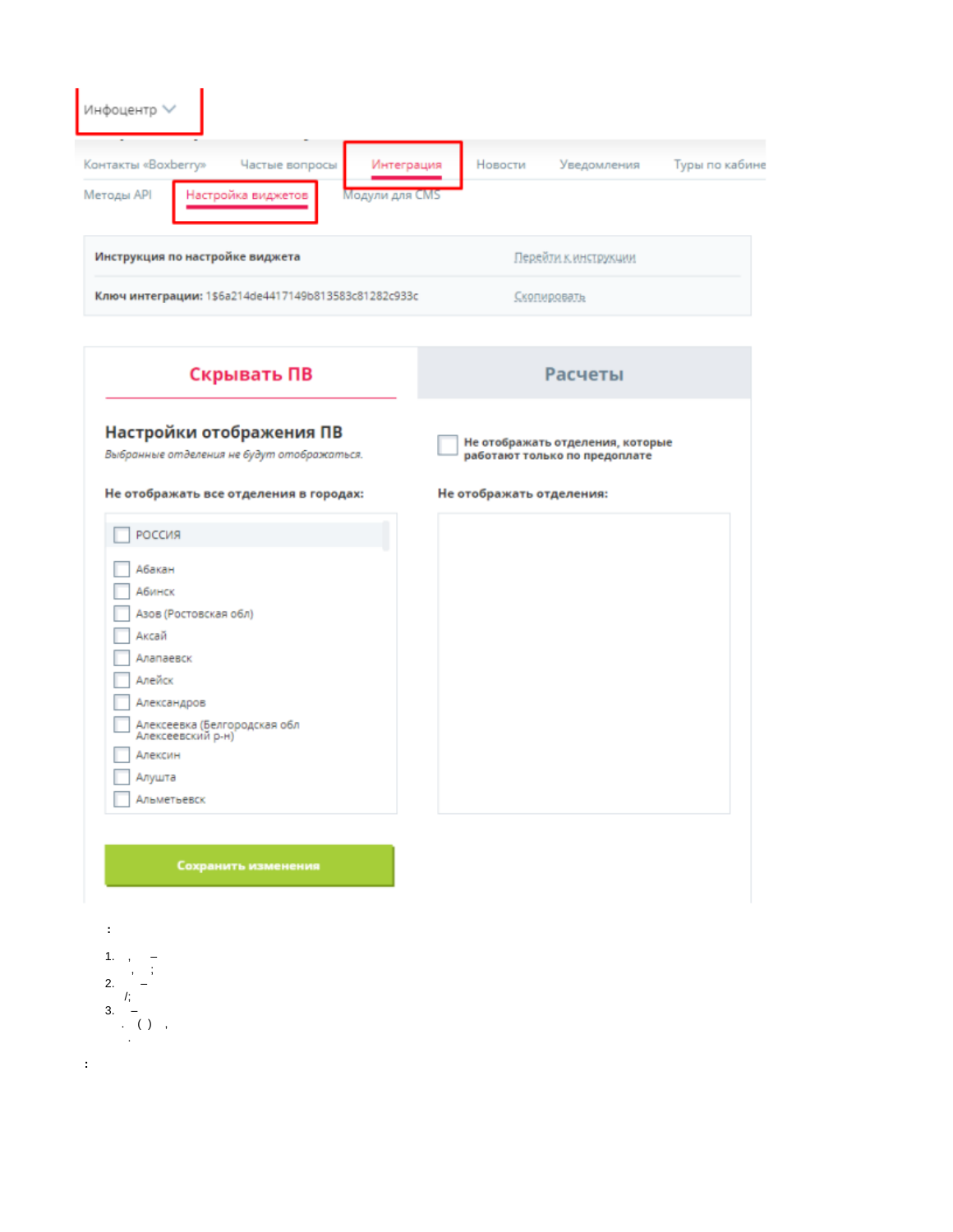## Скрывать ПВ

 $\frac{1}{2}$ 

# Расчеты

| Опции<br>1025.90<br>Скрыть срок доставки<br>Включить настройки расчета<br>3030.00<br>Укажите количество дней, которое необходимо<br>232.40<br>Расчет стоимости доставки по тарифам:<br>добавить к основному сроку доставки Boxberry<br>3565.40<br>Стоимость с учетом настроек для 1<br>0<br>диапазона<br>Стоимость с учетом настроек для 2<br>3565.40<br>диапазона<br>Округлить как<br>Округление до<br>Не округлять<br>Округление математическое<br>До рублей<br>Округление в большую сторону<br>До десяти рублей<br>До сотни рублей<br>Стоимость посылок<br>Диапазон 2<br>Диапазон 1<br>От 0 до<br>Более<br>Сумма<br>Сумма<br>0.00<br>0.00<br>По тарифам<br>По тарифам<br>٠<br>Фиксированная<br>Фиксированная<br><b>Boxberry c</b><br><b>Boxberry c</b><br>учетом настроек<br>учетом настроек<br>Надбавки<br>Опции<br>Минимальная стоимость доставки<br>Bec (rp)<br>0<br>Процент от тарифа Boxberry (%) |                        |  |  |
|-----------------------------------------------------------------------------------------------------------------------------------------------------------------------------------------------------------------------------------------------------------------------------------------------------------------------------------------------------------------------------------------------------------------------------------------------------------------------------------------------------------------------------------------------------------------------------------------------------------------------------------------------------------------------------------------------------------------------------------------------------------------------------------------------------------------------------------------------------------------------------------------------------------|------------------------|--|--|
|                                                                                                                                                                                                                                                                                                                                                                                                                                                                                                                                                                                                                                                                                                                                                                                                                                                                                                           | Для примера            |  |  |
|                                                                                                                                                                                                                                                                                                                                                                                                                                                                                                                                                                                                                                                                                                                                                                                                                                                                                                           | Объявленная стоимость: |  |  |
|                                                                                                                                                                                                                                                                                                                                                                                                                                                                                                                                                                                                                                                                                                                                                                                                                                                                                                           | Сумма к оплате:        |  |  |
|                                                                                                                                                                                                                                                                                                                                                                                                                                                                                                                                                                                                                                                                                                                                                                                                                                                                                                           |                        |  |  |
|                                                                                                                                                                                                                                                                                                                                                                                                                                                                                                                                                                                                                                                                                                                                                                                                                                                                                                           |                        |  |  |
|                                                                                                                                                                                                                                                                                                                                                                                                                                                                                                                                                                                                                                                                                                                                                                                                                                                                                                           |                        |  |  |
|                                                                                                                                                                                                                                                                                                                                                                                                                                                                                                                                                                                                                                                                                                                                                                                                                                                                                                           |                        |  |  |
|                                                                                                                                                                                                                                                                                                                                                                                                                                                                                                                                                                                                                                                                                                                                                                                                                                                                                                           |                        |  |  |
|                                                                                                                                                                                                                                                                                                                                                                                                                                                                                                                                                                                                                                                                                                                                                                                                                                                                                                           |                        |  |  |
|                                                                                                                                                                                                                                                                                                                                                                                                                                                                                                                                                                                                                                                                                                                                                                                                                                                                                                           |                        |  |  |
|                                                                                                                                                                                                                                                                                                                                                                                                                                                                                                                                                                                                                                                                                                                                                                                                                                                                                                           |                        |  |  |
|                                                                                                                                                                                                                                                                                                                                                                                                                                                                                                                                                                                                                                                                                                                                                                                                                                                                                                           |                        |  |  |
|                                                                                                                                                                                                                                                                                                                                                                                                                                                                                                                                                                                                                                                                                                                                                                                                                                                                                                           |                        |  |  |
|                                                                                                                                                                                                                                                                                                                                                                                                                                                                                                                                                                                                                                                                                                                                                                                                                                                                                                           |                        |  |  |
|                                                                                                                                                                                                                                                                                                                                                                                                                                                                                                                                                                                                                                                                                                                                                                                                                                                                                                           |                        |  |  |
|                                                                                                                                                                                                                                                                                                                                                                                                                                                                                                                                                                                                                                                                                                                                                                                                                                                                                                           |                        |  |  |
|                                                                                                                                                                                                                                                                                                                                                                                                                                                                                                                                                                                                                                                                                                                                                                                                                                                                                                           | «                      |  |  |
| Включить настройки расчета                                                                                                                                                                                                                                                                                                                                                                                                                                                                                                                                                                                                                                                                                                                                                                                                                                                                                |                        |  |  |
|                                                                                                                                                                                                                                                                                                                                                                                                                                                                                                                                                                                                                                                                                                                                                                                                                                                                                                           |                        |  |  |
|                                                                                                                                                                                                                                                                                                                                                                                                                                                                                                                                                                                                                                                                                                                                                                                                                                                                                                           |                        |  |  |
|                                                                                                                                                                                                                                                                                                                                                                                                                                                                                                                                                                                                                                                                                                                                                                                                                                                                                                           |                        |  |  |
| ).                                                                                                                                                                                                                                                                                                                                                                                                                                                                                                                                                                                                                                                                                                                                                                                                                                                                                                        |                        |  |  |
| $(+ -).$                                                                                                                                                                                                                                                                                                                                                                                                                                                                                                                                                                                                                                                                                                                                                                                                                                                                                                  |                        |  |  |
| ( )<br>(Boxberry,                                                                                                                                                                                                                                                                                                                                                                                                                                                                                                                                                                                                                                                                                                                                                                                                                                                                                         | Boxberry,              |  |  |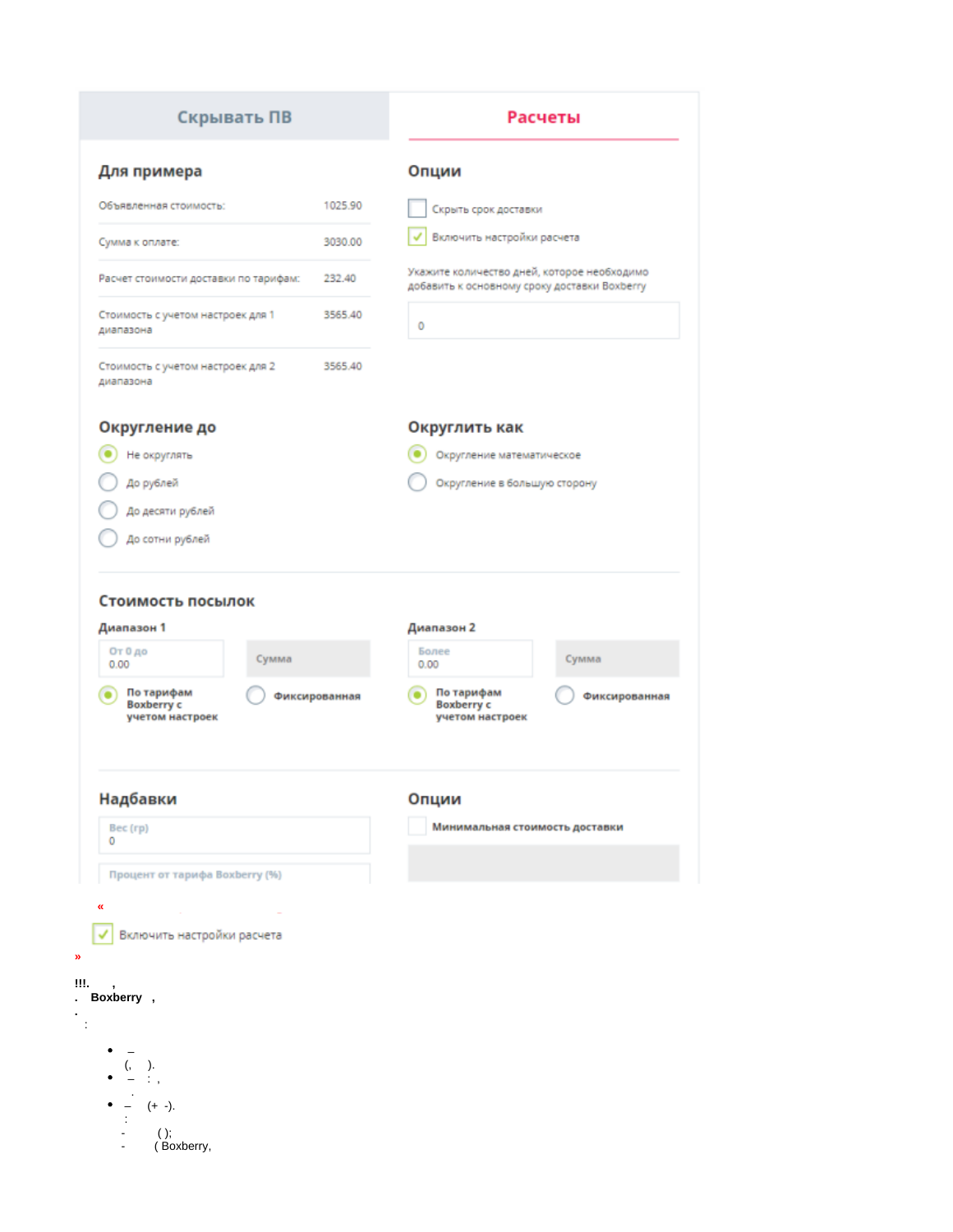| $)$ ;<br>ï    |
|---------------|
|               |
|               |
|               |
| O)<br>: 0     |
|               |
| 0             |
| ,             |
| , 300,        |
| boxberry ()., |
| boxberry (),  |
| 0.            |
|               |
|               |
| j             |
|               |
|               |
|               |
|               |
|               |
| ,             |
| Boxberry      |
|               |

## Опции

 $\pm$ 

|                                                                                             | Скрыть срок доставки       |  |  |
|---------------------------------------------------------------------------------------------|----------------------------|--|--|
|                                                                                             | Включить настройки расчета |  |  |
| Укажите количество дней, которое необходимо<br>добавить к основному сроку доставки Boxberry |                            |  |  |
|                                                                                             |                            |  |  |